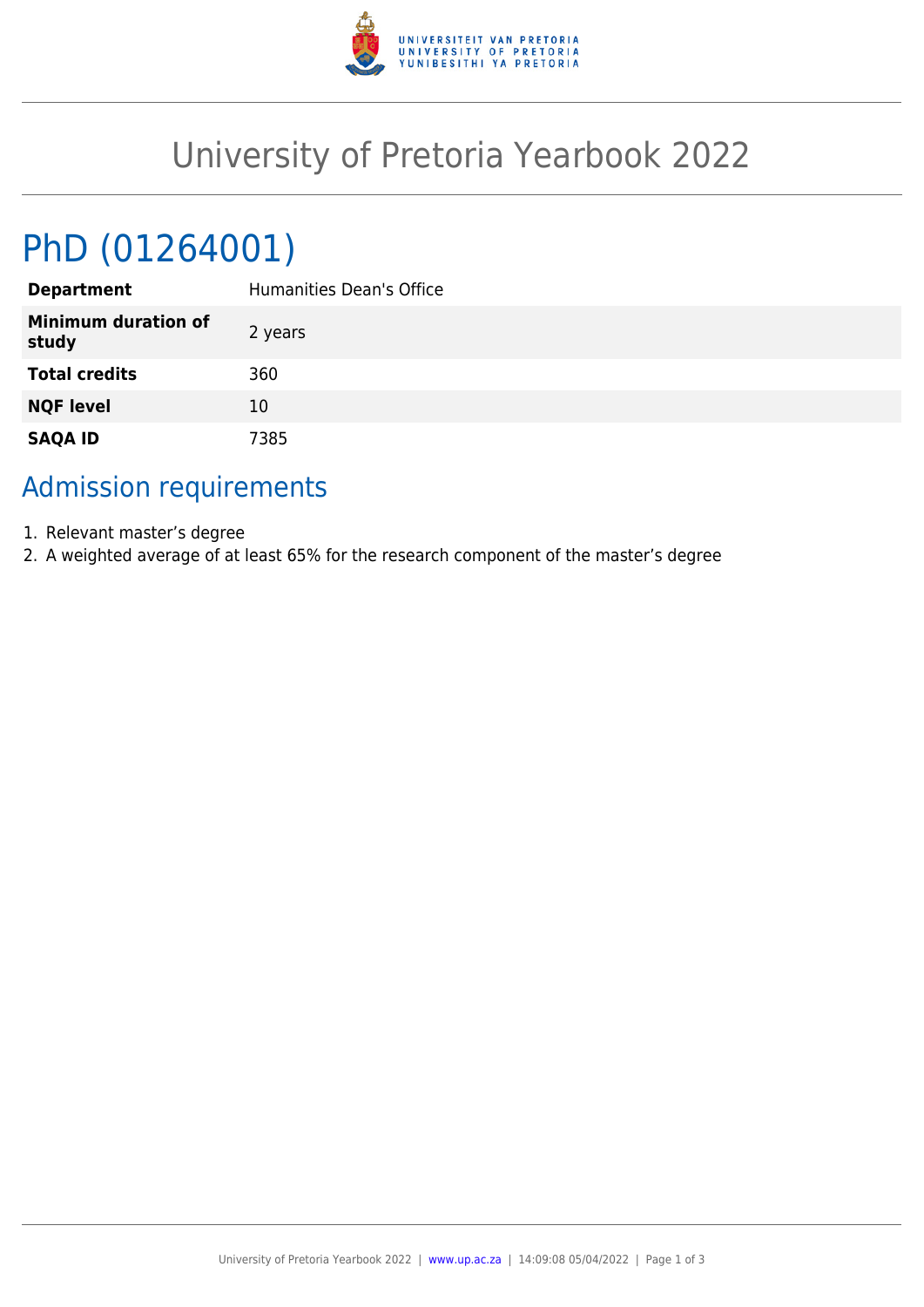

## Curriculum: Year 1

**Minimum credits: 360**

### **Core modules**

#### **Thesis: General 991 (ALG 991)**

| <b>Module credits</b>         | 360.00                         |
|-------------------------------|--------------------------------|
| <b>NQF Level</b>              | 10                             |
| <b>Prerequisites</b>          | No prerequisites.              |
| <b>Language of tuition</b>    | Module is presented in English |
| <b>Department</b>             | <b>Humanities Deans Office</b> |
| <b>Period of presentation</b> | Year                           |